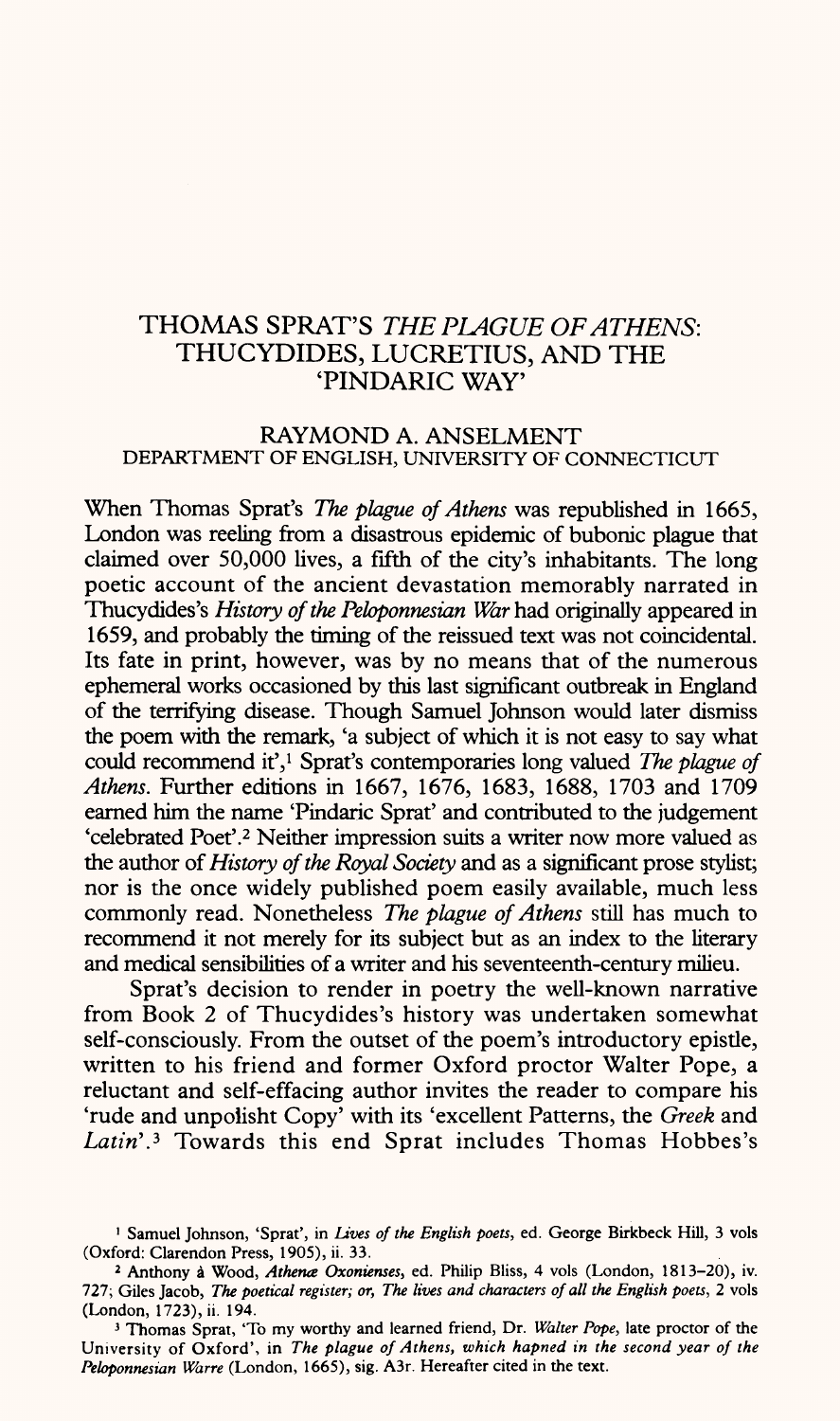contemporary translation of the episode from Thucydides's *History of the Peloponnesian \\ar* that Lucretius later adapted in *De rcrum natura.* Unable to decide whether the Greek or Latin account of the plague is 'more a Poem', Sprat concedes that the historian Thucydides had an advantage over the poet Lucretius: 'He having' been present on the place, and assaulted by the disease himself, had the horror familiar to his Eyes, and all the shapes of the *misery* still remaining on his mind, which must needs make a great impression on his Pen and Fancie' (sigs A3r-v). The young English poet must also follow in the footsteps of his Greek guide, 'writing by an *Idea* of that which I never yet saw, nor care to feel' (sig. A3v). With reservation and misgiving all too familiar in the prefatory apologies of the seventeenth century, the epistle excuses the 'rash attempt' to capture in English a semblance of the Greek original.

The performance is more than an academic exercise in the university world of Oxford. The decision to imitate Thucydides, whatever its immediate occasion, is in fact part of a long literary tradition. Through Lucretius's subsequent influence on Virgil, Thucydides's narrative indirectly affected the account of the plague that ends Book 3 of the *Georgics;* more directly, Thucydides's history of the Athenian epidemic shaped the description of pestilence in Procopius's history of Justinian's reign. The inclusion of plague episodes in such works as Ovid's *Metamorphoses* and Lucan's *Bellum civile* suggests that even for those not indebted to the Greek historian, plague narratives became set pieces. 4 A recent Wadham College M.A. and an aspiring poet would not have been indifferent to the classical tradition, especially during a period of renewed interest in translation. Three years before Sprat published his version of Thucydides's history, John Denham had reminded his fellow poets of the translator's obligation: 'it is not his busines alone to translate Language into Language, but Poesie into Poesie; . . . and if a new spirit be not added into the transfusion, there will remain nothing but a *Caput mortuum'. 5* This 'new spirit' also marks the work of a group of poets in the late 1640s and 1650s who published significant translations of classical and continental writers.<sup>6</sup> In his Oxford world of books and languages Sprat may

<sup>4</sup> Studies of Virgil that consider Lucretius's influence include, Michael C. J. Putnam, *Virgil's poem of the earth: studies in the Georgics* (Princeton: Princeton University Press, 1979), 215-35; and Joseph Farrell, *Vergil's Georgics and the traditions of ancient epic: the art of allusion in literary history* (Oxford: Oxford University Press, 1991), 84-94. Procopius follows Thucydides's account closely in his sixth-century narrative of the bubonic plague, Book II, xxii-xxiii, *History of the u-ars;* Ovid describes the plague of Aegina in *Metamorphoses,*  7:523-613. Farrell notes the tradition of 'Silver Latin set pieces', 85 n. 42.

<sup>5</sup> John Denham, Preface to *The destruction of Troy,* in *The poetical works of Sir John Denham,* ed. Theodore Howard Banks, Jr (New Haven: Yale University Press, 1928), 159.

<sup>6</sup> T. R. Steiner, *English translation theory, 1650-1800* (Amsterdam: Van Gorcum, Assen, 1975), 18-20.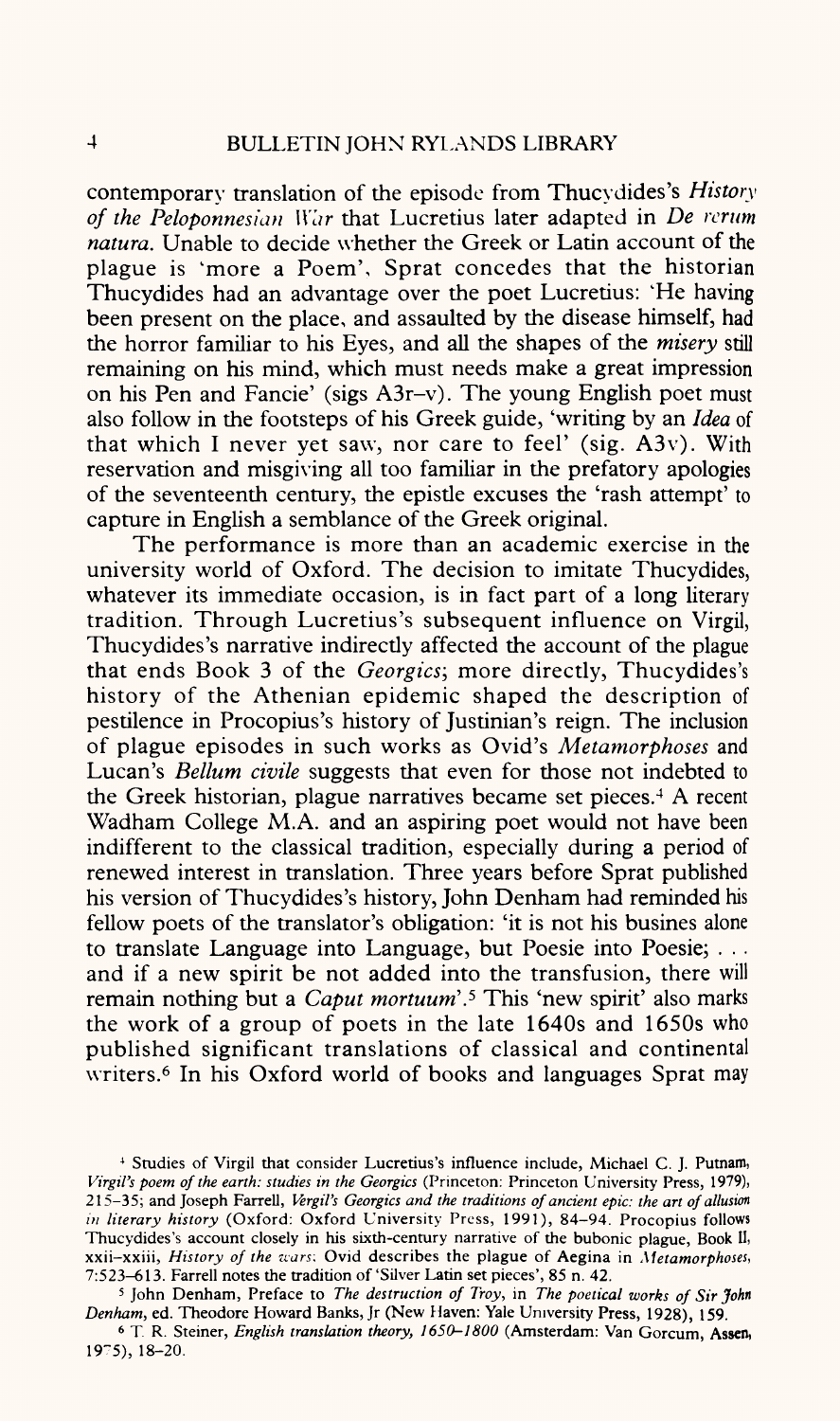have encountered Denham, Richard Fanshawe, Edward Sherburne, and Thomas Stanley; his own writing was certainly influenced by the most important of these literary figures, Abraham Cowley.

The young man, who later became Cowley's literary executor and first important biographer, probably met the eminent poet at Oxford during a formative period in his own literary development. The university had granted Cowley a medical degree in late 1657, and he may have had especially close links with Wadham College and the circle of thinkers who were to help form the Royal Society. Cowley also entered Sprat's Oxford world even more forcefully through his collection of poetry published in 1656 and presented to the Bodleian Library.<sup>7</sup> The impact is apparent in Sprat's lengthy encomium, 'Upon the poems of the English Ovid, Anacreon, Pindar, and Virgil, Abraham Cowley, in imitation of his own Pindaric Odes'. The wit and majesty Sprat extols in Cowley's soaring Pindarics offered the inexperienced poet an admittedly 'matchless pattern'; but in a tribute to Cromwell published with poems by Edmund Waller and John Dryden in early 1659, Sprat again attempted to emulate Cowley's Pindaric spirit. The same year the epistle to his most ambitious poem acknowledges with apology <sup>a</sup> further indebtedness to 'that excellent Person, (the presen<sup>t</sup> Ornament and Honour of our Nation) whose way of writing I imitate' (sig. A3r). Cowley's translations and adaptations of Pindar are the inspiration, if not the occasion, for a poem on <sup>a</sup>subject 'First described', its title page proclaims, 'in *Greek* by *Thucydides;* Then in *Latin* by *Lucretius. Now attempted in English, by Tho. Sprat'.*

The fifteen *Pindarique Odes* Cowley included in the 1656 *Poems* became for Sprat and his contemporaries the inspiration and model for 'the Pindaric way of Writing'.8 When Cowley published the series of translations and imitations of Pindar, his prefatory comments and extensive annotations revealed his considerable doubt that readers would understand his intent. Realizing that *'Pindar* is imitable by none', he catalogued at length the hallmarks of 'the noblest and highest kind of writing in Verse'.<sup>9</sup> A paragraph from the preface to the 1656 edition succinctly isolates the most

<sup>7</sup> Cowley was among forty men invited to become members of the newly formed Royal Society; he was elected in March 1660/61. Arthur H. Nethercot, who considers the evidence linking Cowley and Sprat together at Oxford, notes the tradition that Sprat wrote his ode to the celebrated poet when he gave a volume of Cowley's 1656 *Poems* to the library at Wadham College *(Abraham Cowley: the muse's Hannibal* [London: Oxford University Press, 1931], 175-7).

<sup>8</sup> Thomas Sprat, *An account of the life and writings of Mr. Abraham Cowley: written to Mr. M. Clifford,* in *Critical essays of the seventeenth century,* ed. J. E. Spingarn, 3 vols (London: Oxford University Press, 1957), ii. 131. Hereafter cited in the text.

<sup>9</sup> Abraham Cowley, 'The praise of *Pindar'* and the Preface to *Pindarique Odes,* in *The English writings of Abraham Cowley,* ed. A. R. Waller, 2 vols (Cambridge: Cambridge University Press, 1905-06), i. 178, 156. Hereafter cited in the text.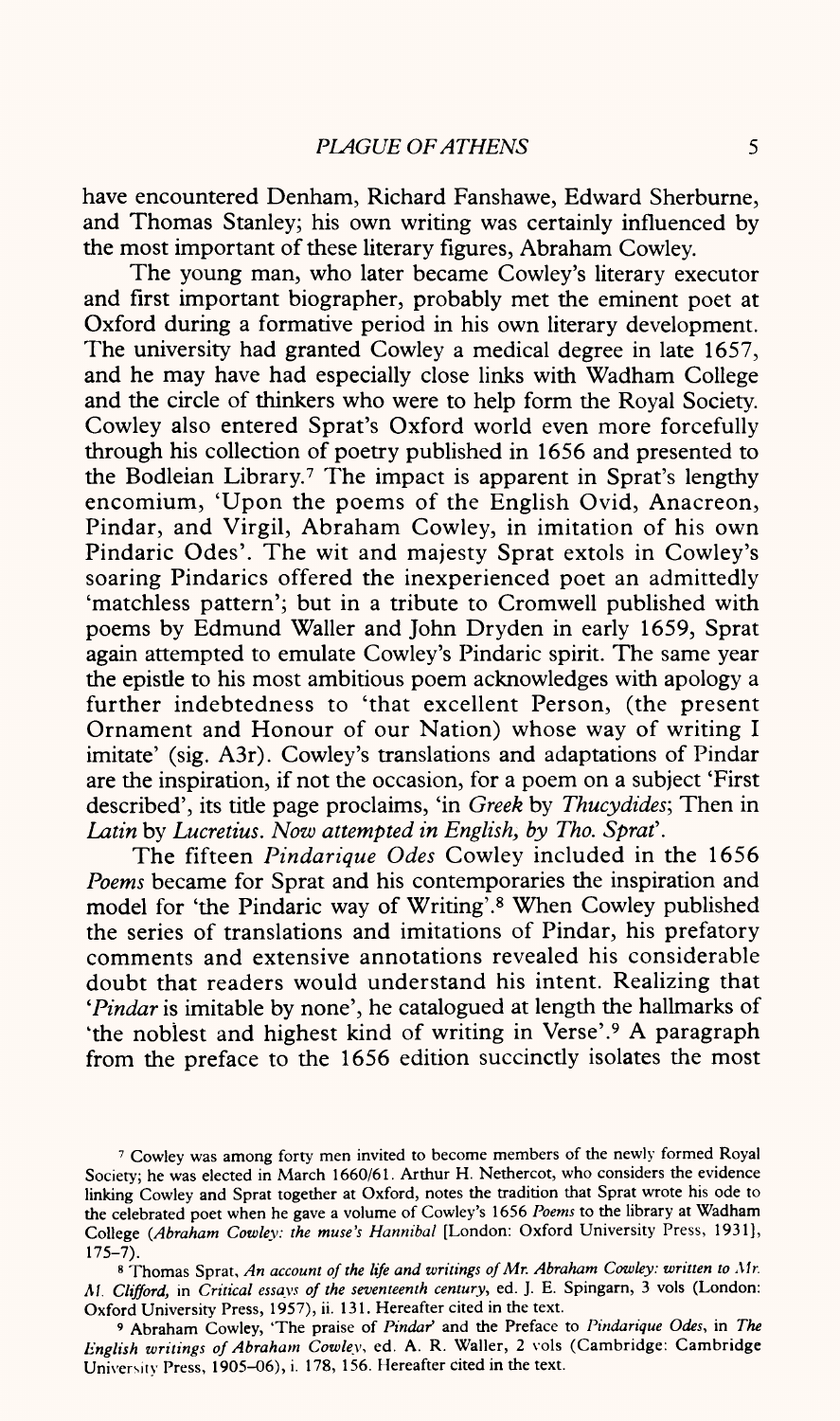obvious and troublesome characteristics of the Greek poet: 'The digressions are many, and sudden, and sometimes long'; 'The *Figures* are unusual and *bold,* even to *Temeritie';* and "The *Numbers*  are various and irregular' (i. 11). Among the fifteen Pindaric odes, "The praise of *Pindar'* confirms the well-established Horatian view of <sup>a</sup>poet whose ' *unnavigable Song'* roars unchecked in a torrent of striking figurative language and seemingly inexhaustible inventiveness. The next ode in the series, 'The Resurrection', attempts to capture an image of Pindar's untamed Pegasus in <sup>a</sup> manner described in an accompanying note as 'truly *Pindarical,*  falling from one thing into another, after his *Enthusiastical manner'*  (i. 183). But Cowley is well aware that extravagance, abruptness, and irregularity do not ensure magnificence and sublimity, however challenging the wit and rich the fancy. In defense of what he calls 'my manner of *Translating*, or *Imitating*' (i. 156), a separate preface to the odes praises the 'Spirit' of Pindar's poetry, which can be captured only in a 'libertine way'. 10 Both the Olympian and Nemean odes he translates and copiously annotates are interested, in the words of the preface, not merely in 'what he spoke, as what was his *way* and *manner* of speaking' (i. 156). Throughout the notes Cowley continually calls attention to omissions and additions that make difficult expressions 'a little more perspicuous' (i. 177) or 'take that sense which pleases me best' (i. 164). The remainder of the odes imitate the Pindaric manner in a 'free kind of *Poetry'*  (i. 200) that turns from the original communal celebration of victory towards <sup>a</sup>more personal praise and statement.

The freedom of the Pindaric way especially appealed to Sprat. While others applauded the forcefulness and sublimity of Cowley's odes, Sprat later praises in his biography 'a new sort of Writing' suited 'for all manner of subjects' (ii. 132). The bold figurative language and lengthy digressions concern him less than the metrical and stanzaic irregularity that delights the mind quickly dulled by constant meter constrained within narrow limits. The irregularity of the poetic line is in fact unusually attractive because of its 'near affinity with Prose'. Though Sprat does not develop this assertion, he contends 'this loose and unconfin'd measure has all the Grace and Harmony of the most Confin'd. And withal it is so large and free, that the practice of it will only exalt, not corrupt our Prose' (ii. 132). When the subject is Thucydides's prose narrative of the Peloponnesian War, largeness and freedom might well seem to Sprat

<sup>&</sup>lt;sup>10</sup> Characteristics of the Cowleyan Pindaric and their relation to the seventeenth-century sensibility are discussed in Harvey D. Goldstein, *'Anglorum Pindarus:* model and milieu', *Comparative Literature,* 1" (1965), 299-310; and David Trotter, 'The Pindaric Odes', in *The poetry of Abraham Cowley* (Totowa, N. J.: Rowman and Littlefield, 1979), 109-42. See also, more generally, Carol Maddison, *Apollo and the nine: a history of the ode* (Baltimore: Johns Hopkins University Press, 1960), 369-401.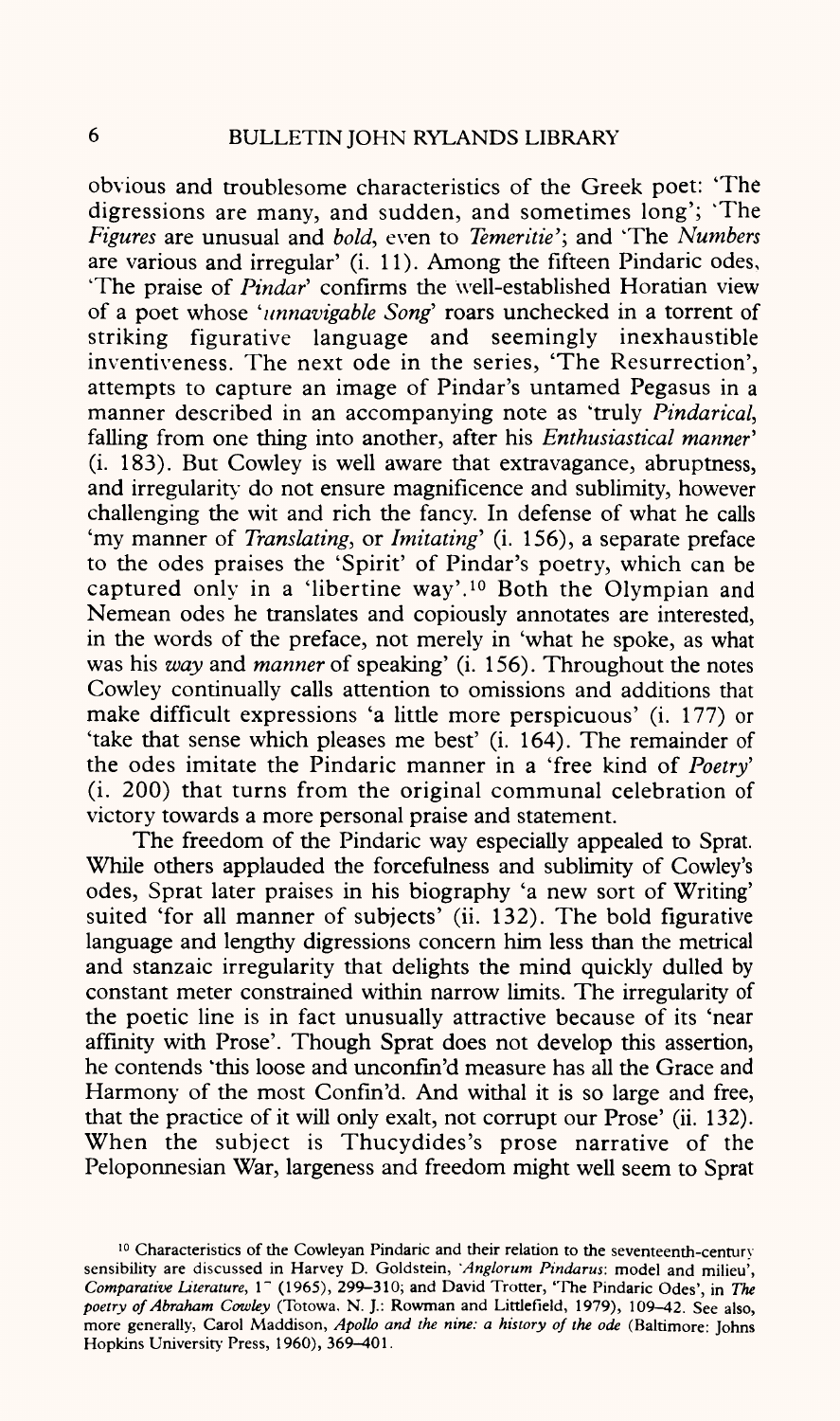all the more desirable. He values in Cowley's translation of Pindar and the other classical writers the rare ability to re-create 'true spirit', and in his imitation of Cowley's Pindaric mode he himself aspires to convey the 'Sense and Genius' of the ancient historian's prose.

Like Lucretius's Latin adaptation of the prose history, Sprat's English version follows closely the structure of the original narrative. The plague that afflicted Athens in the summer of 430 B.C., soon after the Peloponnesian armies had entered Attica, quickly proved more devastating than any military force. Thucydides does not dwell on the causes of the epidemic, which swept out of Africa and carried away about a third of the city's inhabitants;<sup>11</sup> he is interested instead in the nature of the disease that he himself had suffered. Although he insists the cruelty of the sickness defies expression, his detailed account of its symptoms has long fascinated medical historians. The sudden and unexpected onslaught of the disease began with severe headache, inflammation of the eyes, bloody tongue and throat, and noisome breath. Painful hoarseness and sneezing were followed first by a wracking cough and then by severe vomiting; violent convulsions seized most of the victims, who were also marked by eruptions on their skin as well as tormented by an unbearable inward heat and insatiable thirst. Those who did not die after seven to nine days from the unparalleled fever often succumbed to a fatally debilitating diarrhea. Gangrenous loss of fingers, toes, and genitalia, blindness, and amnesia also afflicted some survivors. No disease of this nature and magnitude, Thucydides insists, had ever appeared before; nor have modern medical scholars convincingly proved that the symptoms must be those of smallpox, bubonic plague, typhus, measles, influenza, or any of the more esoteric diseases they have proposed.<sup>12</sup> The epidemiology of the sickness that defied the best Athenian medicine further re-enforces a narrative of extraordinary virulence. Thucydides devotes the rest of his description to an account of how the besieged lived and died with the horror. Growing fear and isolation intensified desperation. Physic seemingly beneficial in one

<sup>11</sup> Reports of the mortality rates vary from a quarter to a third of the population; see the figures and notes in J. F. D. Shrewsbury, 'The plague of Athens', *Bulletin of the History of Medicine,* 24 (1950), 2; and James Longrigg, 'The great plague of Athens', *History of Science,*  18(1980), 210.

<sup>12</sup> Among the numerous attempts to define the specific disease - many of which offer extensive reviews of other theories, some favour smallpox and a few bubonic plague; others have suggested scarlet fever, measles, typhus, typhoid fever, dengue, ergotism, syphilis, anthrax, malaria, influenza and toxin-producing strains of staphylococcus. Summaries of many theories and reservations about the possibility of identifying the Greek plague with any modern disease are developed in J. C. F. Poole and A. J. Holladay, 'Thucydides and the plague of Athens', *The Classical Quarterly,* n.s., 29 (1979), 282-300; and Longrigg, 'The great plague of Athens', 209-25. Longrigg rejects, however, the suggestion 'that Thucydides's description of the Plague is a purely literary invention for historiographical purposes' (210).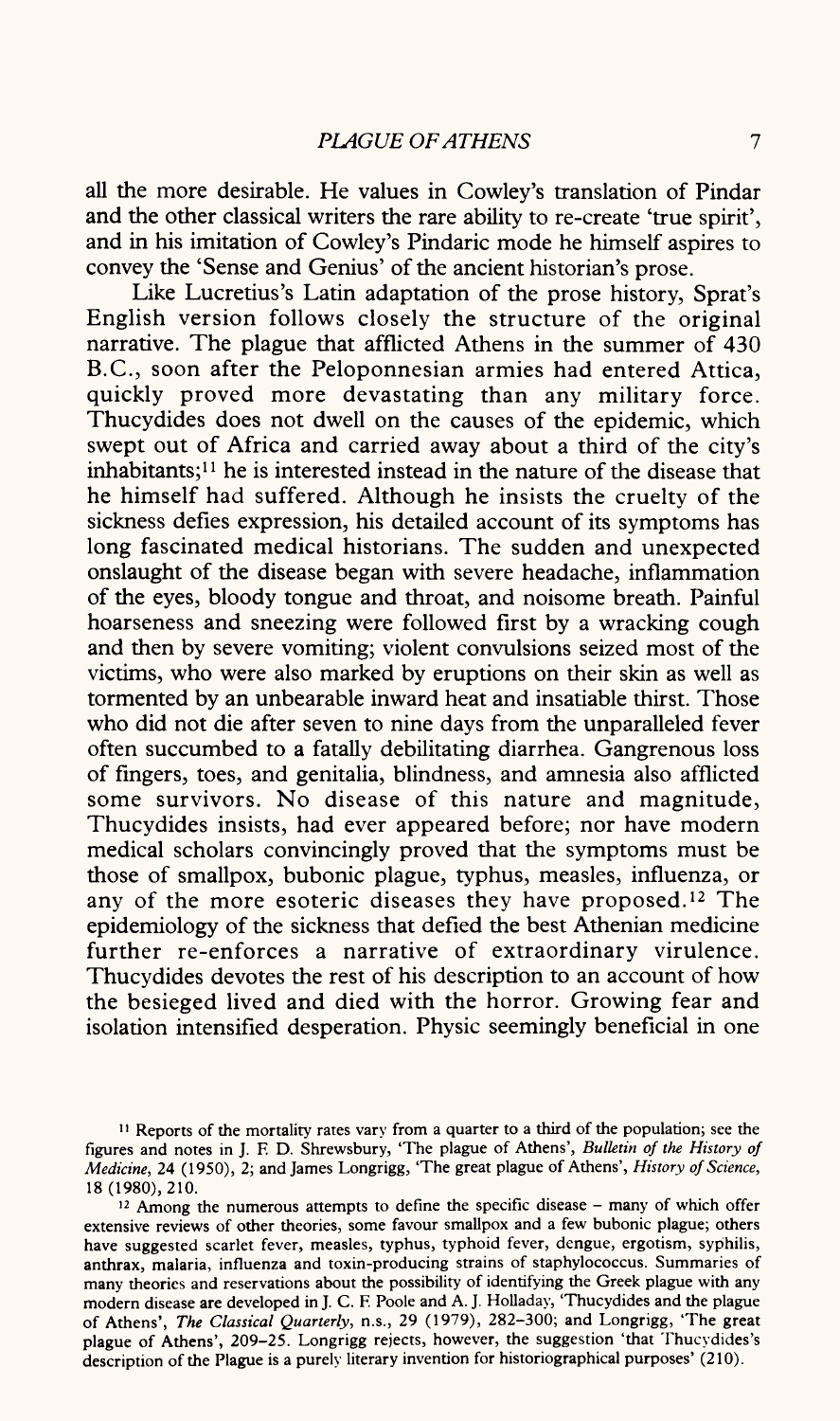instance proved harmful in another, and no physician could deflect the mortal blow. Victims of the highly contagious disease sometimes simply gave up hope and died forsakened; compassionate caregivers moved to offer solace were themselves often fatally infected. Country dwellers seeking refuge in the city exacerbated an already grim plight. Thucydides captures scenes of the dying and dead falling over each other in the streets, around the few sources of water, or in the temples. Omnipresent death paradoxically engendered in fearful desperation a fearless indifference that threatened the very bases of society. Sacrosanct rites of funeral were ignored in the hasty disposal of bodies, and an open dissoluteness defied human and divine laws. The desperate living, convinced that any semblance of order was both futile and pointless, abandoned themselves to self-indulgence. This final despair explicitly confirms the force of the assault on both the individual and the body politic; where the Peloponnesian armies had failed, the epidemic appears to have succeeded.

Without the immediacy of the Peloponnesian War and its narrative framework, the plague becomes in Sprat's adaptation <sup>a</sup> metaphor for the larger struggle of life itself. The theme is unmistakable in the opening exclamation of the two-stanza prelude: 'Unhappy Man! by Nature made to sway, / And yet is every Creatures prey, / Destroy'd by those that should his power obey' (p. 1). Sixty-one lines of irregular Pindaric verse, equivalent in length to nearly a quarter of Thucydides's entire account, stress the fragility and evanescence of human existence; then abruptly the poem turns to the Athenian plague. The apparent disregard for continuity is a common feature of the Pindaric way; Lucretius's poem also provides <sup>a</sup>precedent for the initial focus and sudden transition. The concluding movement of *De rerum natura* shifts from a general discussion of disease almost arbitrarily to the specific example of the Athens plague. This challenging and perplexing conclusion to the long poem becomes appropriate for some modern readers who see the plague symbolically as an image of life  $-$  'Man's own despair before his incurable state' and a 'ghastly apocalypse'. 13 Sprat's sense of the figurative struggle tacitly present in Thucydides's history as well is perhaps further governed by Cowley's Pindaric imitation 'The plagues of *Egypt'.* The last and longest of the odes begins on <sup>a</sup> generalized note similar in tenor to Sprat's opening stanzas:

<sup>13</sup> H. S. Commager, Jr, 'Lucretius' interpretation of the plague', *Harvard Studies in Classical Philology,* 62 (1957), 113; D. F. Bright, 'The plague and the structure of *I)c rerum natura', Latomus,* 30 (1971), 612. In the introduction to his translation, however, Frank 0. Copley believes 'the poem simply stops, and in so doing tends to substantiate the argument that the work is unfinished' (Lucretius, *The nature of things* [New York: W'. W'. Norton & Company Inc, 1977], xx).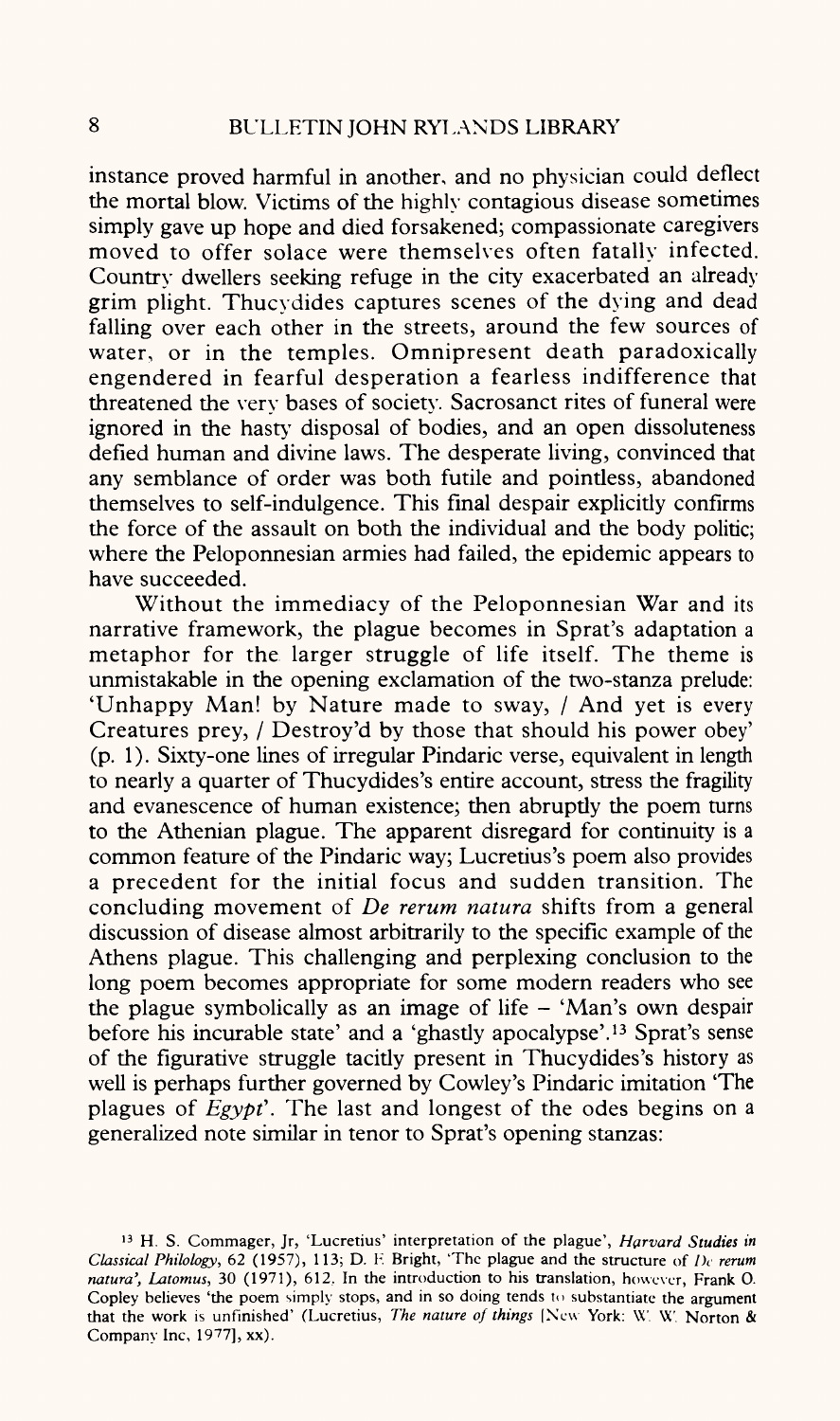Is this thy *Brav'ery Man,* is this thy *Pride? Rebel* to *God,* and *Slave* to all beside! *Captiv'd* by everything! and onely *Free*  To fly from thine *own Libertie!*  All *Creatures* the *Creator* said *Were Thine;*  No *Creature* but might since, say, *Man is Mine!*  In black *Egyptian Slavery* we lie; And sweat and toil in the vile Drudgerie Of *Tyrant Sin;* To which we *Trophees* raise, and wear out all our Breath, In building up the *Monuments* of *Death;*  We, the *choice Race,* to *God* and *Angels Kin\*

(i. 219)

Typologically the captive 'we' unable to journey to the 'promis'ed *Canaan* above' are seventeenth-century antitypes of the children of Israel whose bondage becomes the essential concern of Cowley's extended paraphrase of Exodus.

Sprat's poem initially establishes a similar parallel figuratively through a military metaphor that structures his imitation. The 'we' are embattled beings surrounded by maladies that threaten the illusion of human dominance:

> Thousand Diseases sent by Fate, (Unhappie Servants!) on us wait; A thousand Treacheries within Are laid weak Life to win; Huge Troops of Maladies without, (A grim, a meager, and a dreadful rout:) Some formal Sieges make, And with sure slowness do our Bodies take; Some with quick violence storm the Town, And all in a moment down: Some one peculiar fort assail, Some by general attempt prevail.

> > $(pp. 1-2)$

From this general image of an unhappy mankind caught in 'A dangerous and destructful War', the Pindaric turn to Thucydides's besieged Athens develops an associational continuity that is somewhat less obvious than Cowley's typological transition. Thucydides's description of the Athenian plague, notably in Hobbes's translation, emphasizes no figurative conflation of war and disease, but the similarities between the destructiveness of the Peloponnesian armies and that of the pestilence are unmistakable. 14 Sprat depicts a relentless enemy driven by a 'barbarous rage'. Carried by the winds out of the African deserts, the invading disease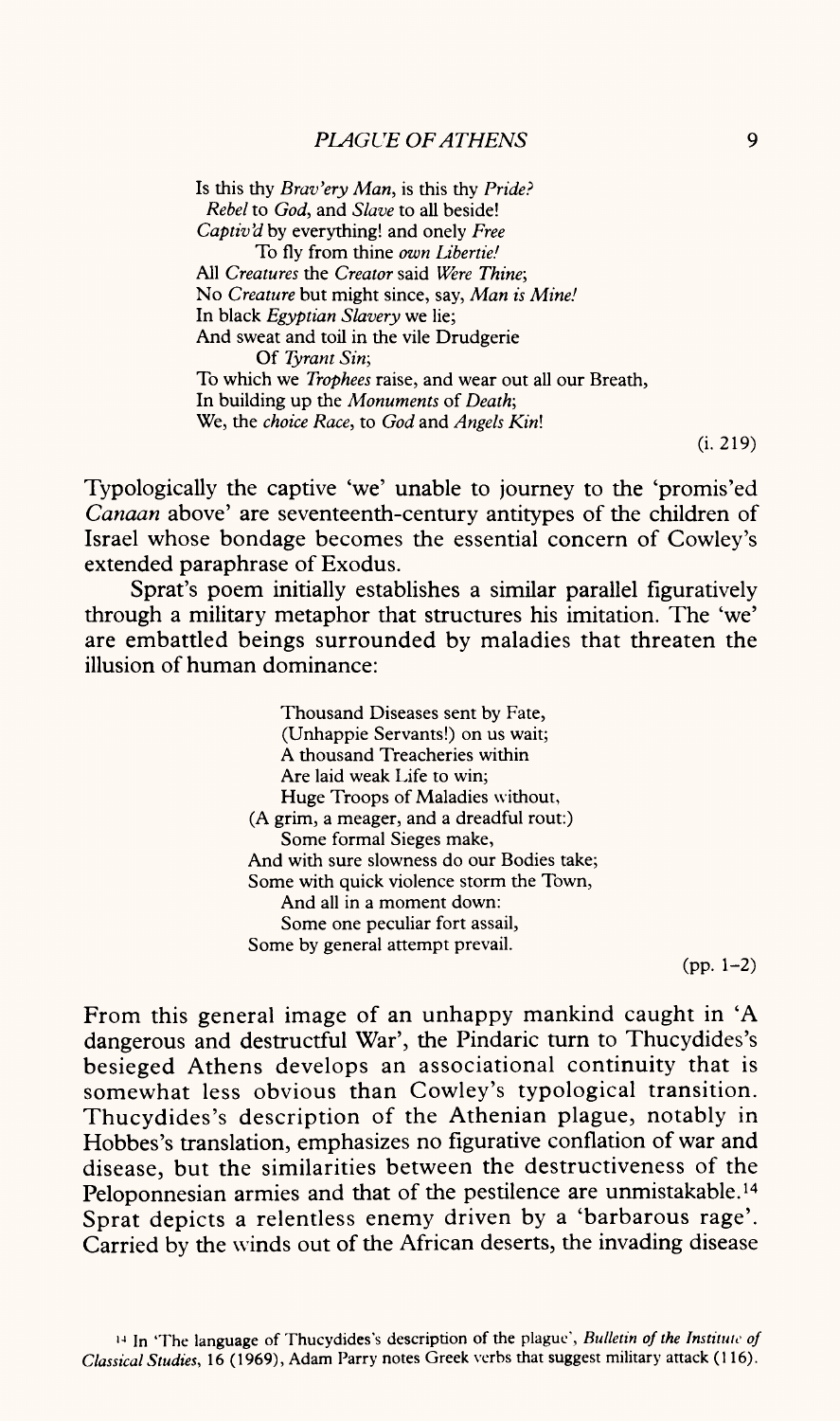offers no quarter as it sacks the land in search of booty. Outside the walls of Athens this 'strange unheard-of Conqueror' succeeds where the war failed, destroying the stalwart Athenians who had resisted the Spartan siege. Once the capitol or head is taken, victory and death's sword appear inevitable as this 'bold' and 'mighty' conqueror transforms the body into its own enemy. And even when repulsed, the vanquished invader often ransacks the memory and takes limbs and eyes. Against such 'dreadful troops', a disease never confronted before and resistant to physic, 'Nature, alas! was now surpriz'd, / And all her Forces seiz'd' (p. 21).

This figurative understanding of the plague's destructiveness, though less apparent in Thucydides's narrative, exploits an image common to the seventeenth-century understanding of disease. While most of his contemporaries still believed in the endogenous origins of disease in the body's unbalanced humors, the notion of invasiveness was nevertheless also deeply rooted in tradition. Most would not seriously challenge either the biblical correlation between sin and sickness or the supernatural causes of affliction. In the *helium del contra homines* waged for the sins of the world, the wrathful God of Scriptures wields a sword and unleashes his arrows. 15 Severe visitations of the plague prompted publications variously entitled *Gods arrowe of the pestilence* and *Gods three arrowes,*  but the shafts of destruction were not limited to the plague. 'God hath his Quiver full of these arrows, full of the Pestilence, of Fevers, and Dropsies, and consumptions, and all manner of diseases; and he shoots these arrows into our families, friends, and children: and none but himself can pull them out'. 16 The metaphor also did not always depend solely upon biblical association and religious significance. When the dangers of smallpox began to displace the fears of bubonic plague, the disease was likened to a barbaric invader and a merciless tyrant. Earlier images of the plague already reflect the Renaissance figure of the body as a fortress or castle. Typically, the author of a poem written in the aftermath of the 1625 plague equates the epidemic with the 'fatall Engine of Destruction' levelled against each individual in an incessant attempt to 'batter downe, / The clayie bulwarkes of our Mud-wall'd towne'. 17 The metaphor of the body under siege is fanciful though hardly original; pushed to extremes by others, the conceit leads to grotesque images of the besieged: 'Their Groines sore pier'st with pestilentiall Shot: / Their Arme-pits digd with Blaines, and vlcerous Sores, / Lurking

<sup>15</sup> Robert Wright, *A receyt to stay the plagve* (London, 1625), 21.

<sup>16</sup> John Stanford, *Gods arrowe of the pestilence* (Oxford, 1604); William Gouge, *Gods three arrowes: plagve, famine, sword* (London, 1631). Edward Lawrence, *Christs power over bodily diseases* (London, 1662), 25.

<sup>17</sup> Abraham Holland, *London, looke-backe,* added to J. D., *Salomons pest-hovse, or towreroyall* (London, 1630), 59, 56.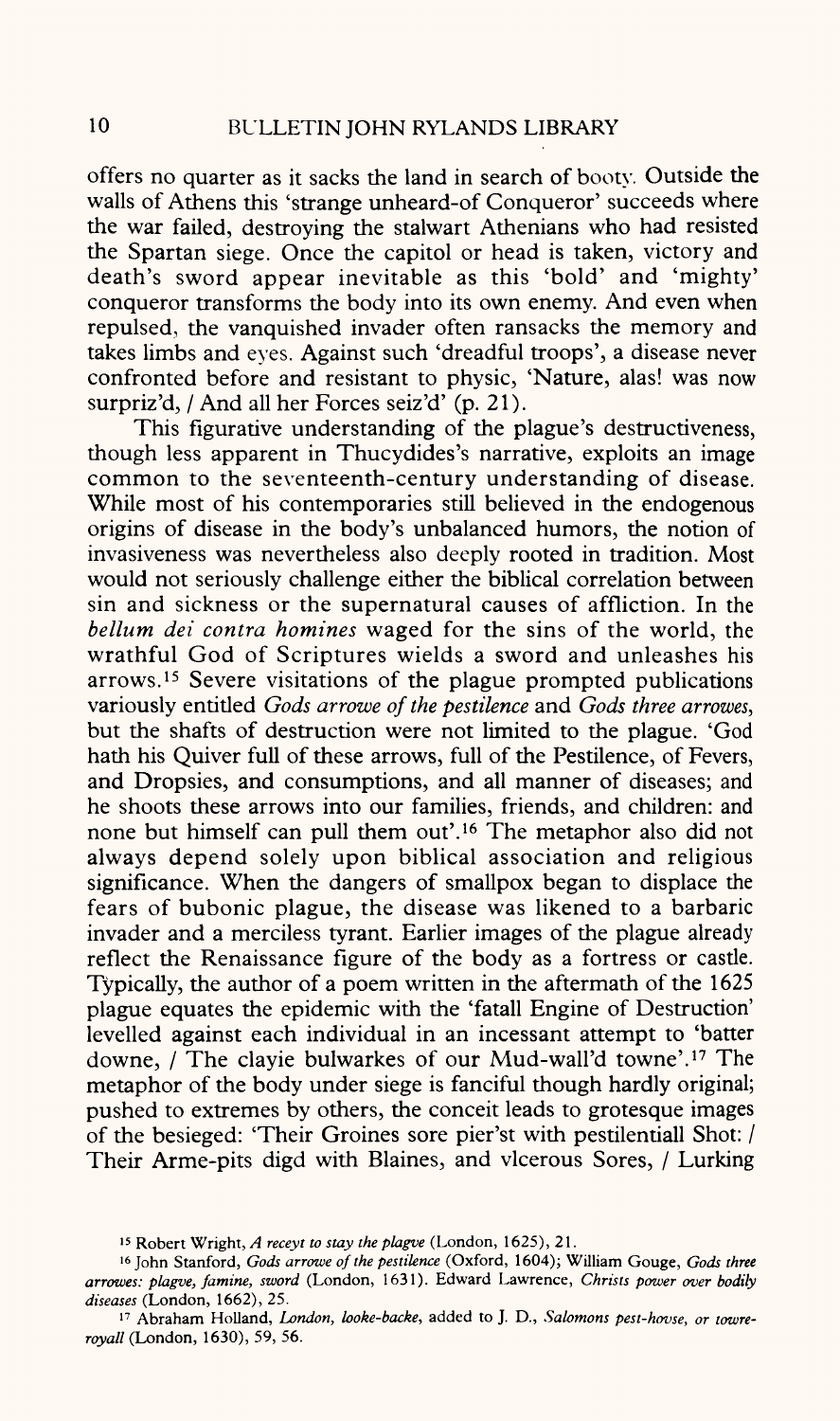like poysoned Bullets in their flesh'. 18 Added to the fearsomeness of the powerfully and fatally disruptive is the implicit threat of the foreign or alien. 'A link between imagining disease and imagining foreignness', Susan Sontag observes, 'lies perhaps in the very concept of wrong, which is archaically identical with the non-us, the alien'. 19 The forces of disease are the enemy, the other, that threatens both individual and collective being.

Sprat intensifies the enmity of disease and the fear of annihilation in his depiction of the plague's devouring nature. The forces of death he imagines embody the dread of dissolution common to both the traditional understanding of disease and the Thucydidean image of beleaguered Athens. As the plague sacks and ransacks all before it, the enemy appears momentarily a mythic monster who swoops down upon Greece and seizes its prey with 'ravenous claws'. 'Glutted with ruine', the new and inexplicable disease continues remorselessly not only to conquer but to consume. The recurrence of the word 'devour' evokes a horror Sprat's readers would have understood well. Seventeenth-century treatises on the plague trace the etymology of the disease's name to the Greek 'smite, or wound' and the Latin 'eat up, or devour'. <sup>20</sup> Poetic accounts of the plague liken this 'deuouring Enemy' to a gangrene that eats away the nation's towns and cities; its insatiable appetite is also that of an 'All-deuouring Monster' and a fiery serpent.<sup>21</sup> Other major seventeenth-century maladies appear in their own ways equally voracious. The common contemporary term for venereal disease, *lues venerea,* suggests in the Latin a dissolution unmistakable in the medical realities of the affliction: 'some have the uvula and the Palat of the Mouth eaten away by *Ulcers,* and many you see who loose their Noses by this violent Disease, some have the tip of the Nose and Nostrils eaten away, some loose their Eyes, and many their hearing, and some their Mouths drawn away'.<sup>22</sup> The terrifying loss of the self is still more common in smallpox, the disease that became in the period a greater danger. Poets who decried smallpox as a 'double Death' and 'The very *Goth* and

18 Thomas Dekker, *A dialogue betweene warre, famine, and the pestilence,* in *The meeting of gallants at an ordinarie* (1604), in *The plague pamphlets of Thomas Dekker,* ed. F. P. Wilson (Oxford: Clarendon Press, 1925), 109.

19 Susan Sontag, *AIDS and its metaphors* (New York: Farrar, Straus and Giroux, 1989), 48.

<sup>20</sup> George Thomson, Λοιμοτομια; or, The pest anatomized (London, 1666), 7. Nathaniel Hodges traces the Latin word for plague, *lues,* to the Greek meaning dissolve *(Loimologia*  [London, 1721], 35).

<sup>21</sup> Thomas Brewer, *The weeping lady; or London like Ninivie in sack-cloth* (London, 1625), sigs B3r, B4r, C3r; John Davies of Hereford, *The triumph of death; or, The picture of the plague, according to the life; as it was in anno domini. 1603,* in *Humours heau'n on earth* (London, 1609), 238-9.

22 Charles Peter, *Observations on the venereal disease, with the true way of curing the same*  (London, 1686), 15.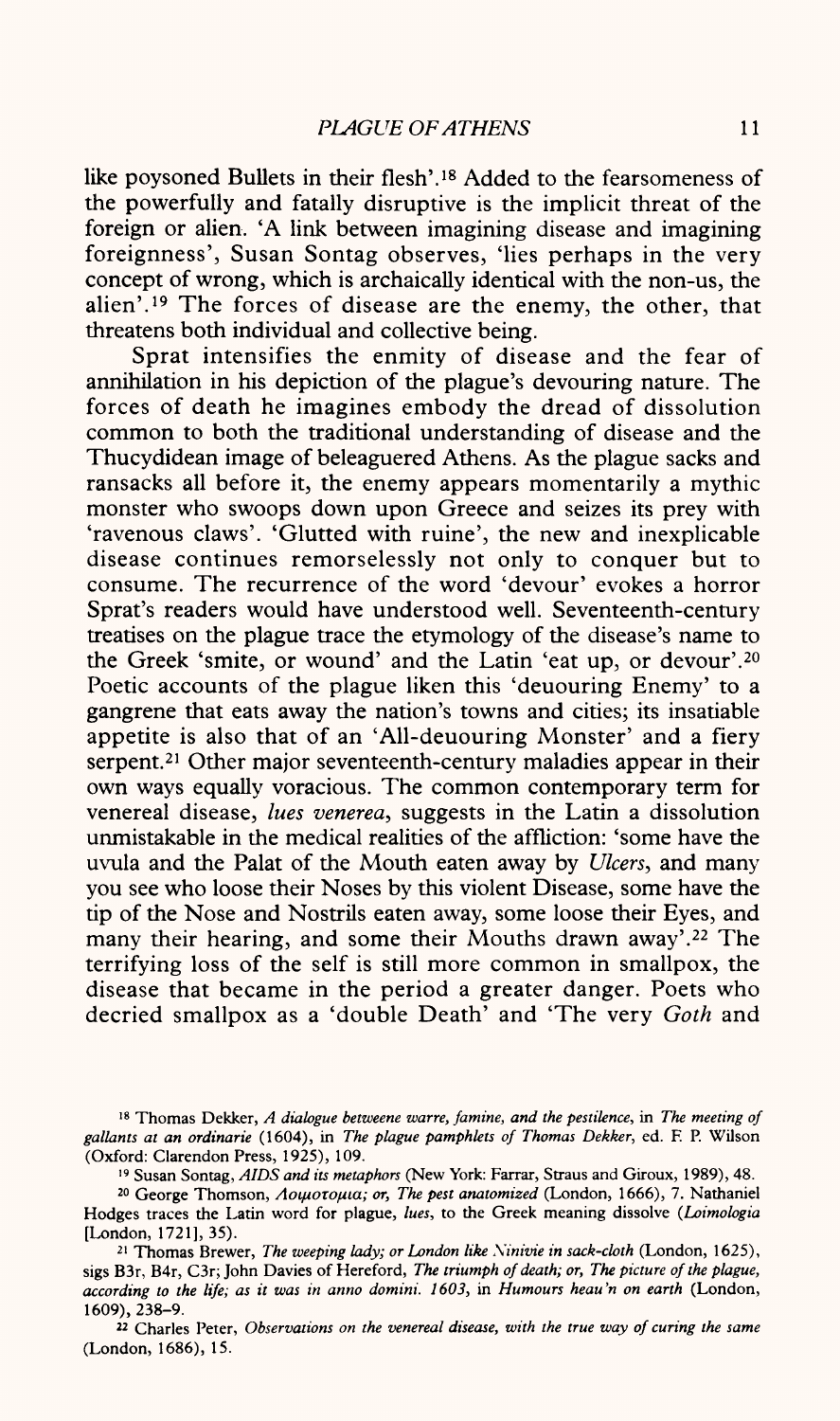*Vandal* of a Face'23 voice in their hyperbole the fears of disfigurement vividly expressed in diaries, letters, and memoirs as well as in medical works. Increasingly smallpox appeared an unusually 'Cruel Disease', marring its victims and taking away with their features identity and life itself. The wantonness of the disease compounded the loss:

> By other His though w'are of Life bereft, There's yet at least some Humane Likeness left: But when we do thy barb'rous Work behold, We know not if the Dead were Young or Old. From the detestable and loathsome Sight We turn our Eyes, and stiffen with Affright<sup>124</sup>

The realities of the suffering in the seventeenth century make the specific symptoms of the Athenian disease much more immediate. Despite Sprat's statement that the ancient plague was unknown to him, much that Thucydides relates was very familiar in the writings and experiences of the seventeenth-century English. The febrile symptoms of the plague, smallpox, and venereal disease are similarly those of lassitude, heat, headache, hoarseness, and noisomeness. The inward heat and outward coolness Thucydides notes are characteristic of bubonic plague victims; bleeding in the mouth and nose is common in cases of smallpox as well as the plague; and redness of the eyes is a sign of smallpox. Detailed descriptions of the most feared contagions depict in fact patterns of suffering resembling those in Thucydides's narrative. Before the distinctive swelling of the lymphatic glands confirmed with blackish buboes the presence of 'Pestilential Matter', the diagnosis of bubonic plague was often clear. 'It is a most deadly signe of the Pestilence', medical texts agreed,

to haue a continuall and burning Feauer, to haue the Tongue dry, rough, and blacke, to breathe with difficultie, and to draw in a great quantitie of breath, but breathe out little; to talke idely; to haue the Phrensie and madnesse together, with vnquenchable thirst, and great watching; to haue Convulsions, the Hickit, Heart beating, and to swound verie often and vehemently; further, tossing and turning in the Bead, with a loathing of meats, and daily vomits of a greene, blacke, and bloody colour; and the Face pale, blacke, of a horrid and cruell aspect, bedewed with a cold sweat, are verie mortall signes.25

25 Ambroise Pare, *A treatise of the plague,* trans. Thomas Johnson (London, 1630), 29.

<sup>23</sup> Thomas D'Urfey, 'An elegy on the death of that true perfection of beauty and goodness, the Lady *Essex Spickef,* in *New poems* (London, 1690), 95; Richard Flecknoe, 'On the small pox', in *Epigrams* (London, 1671), 69.

<sup>24</sup> Robert Gould, *A poem most humbly offered to the memory of her late sacred majesty, Queen Mary* (London, 1695), 13. Its cruelty is widely decried; see, for example, Thomas Spilman's earlier poem, 'Vpon his ladies sicknesse of the small pockes', in *A poetical rhapsody, 1602-1621,* ed. Hyder E. Rollins, 2 vols (Cambridge, Mass.: Harvard University Press, 1931-32), i. 222.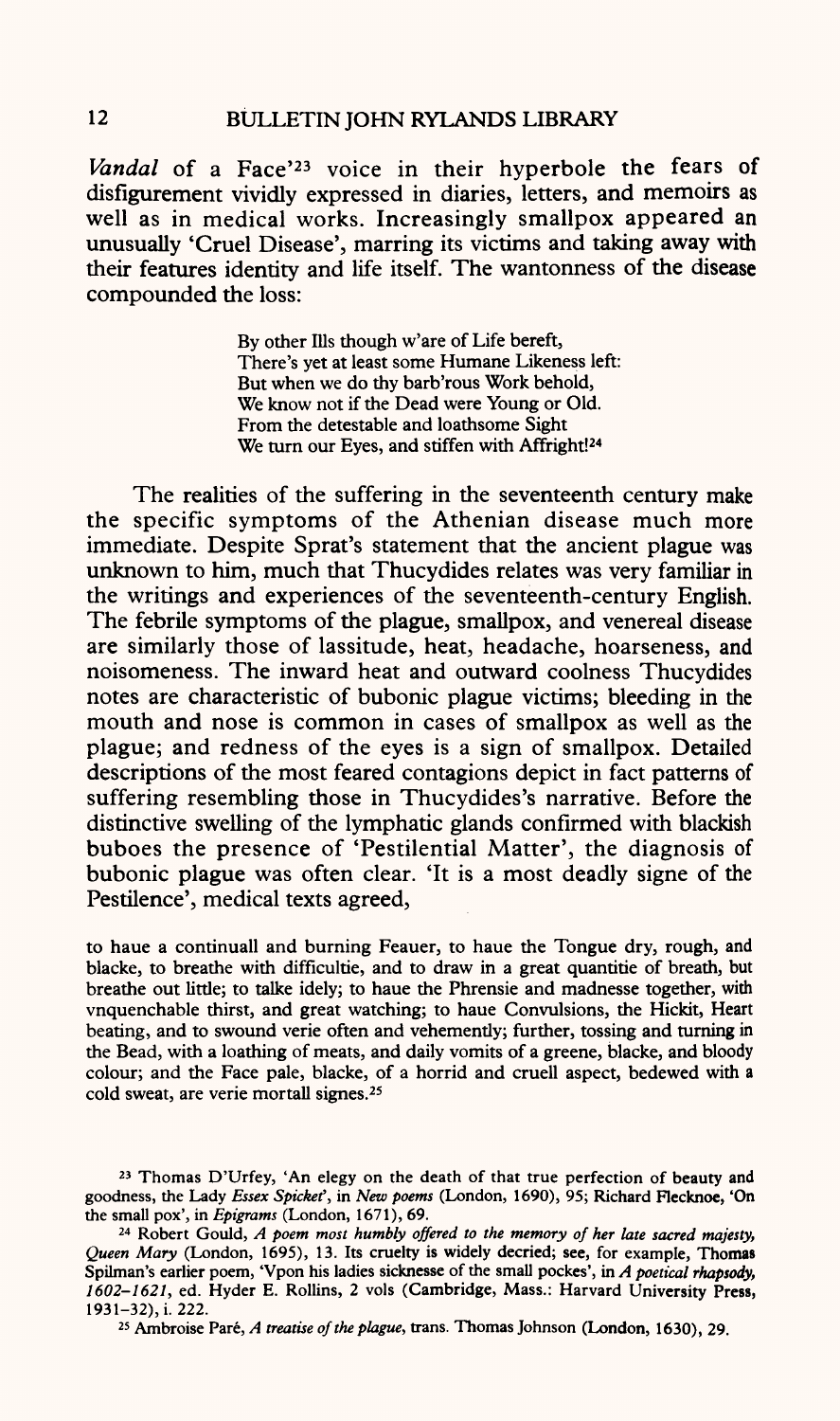Excruciating headaches, violent fever, and uncontrollable convulsions also preceded another dreaded swelling, the pustules of smallpox. Again the signs were well established:

pain of the back, neck and head, with heaviness of the eyes, itching of the nose, shortnesse of breathing, dry cough, beating in the forehead and temples, sometimes *delirium,* trembling and convulsion, beating of heart, neezing *[sic]* often, hoarsenesse, heat, rednesse, and pricking in the whole body; troublesome sleep, sorrow and restlessnesse, shining and itching of the eyes, voluntary teares, tumor of the face with a little rednesse. 26

While neither the eruption and suppuration of smallpox nor the gangrenous lesions and swelling of bubonic plague followed the same course as the Athenian disease, the many similarities among the contagions led to the same general effect. The cries of indescribable pain, the raving of delirium, the stench of fetid sweat and oozing pus, and the sight of faces and limbs hideously distorted were the seventeenth-century realities of bubonic plague, smallpox and syphilis. A composite of their worst fears is embodied in <sup>a</sup> disease without precedent in either Thucydides's Greece or Sprat's England.

Sprat's attempts to re-create the suffering poetically rather than clinically envision the conquering, annihilating epidemic for the most part in the literary context of a decidedly figurative and allusive language. A single symptom from Thucydides's history, 'and then inwardly their Throats and Tongues grew presently bloody', expands in the poetic imitation sevenfold:

> The tongue did flow all ore With clotted Filth and Gore; As doth a Lions when some innocent prey He hath devoured and brought away: Hoarsness and sores the throat did fill, And stopt the passages of speech and life; No room was left for groans or grief; Too cruel and imperious ill! Which, not content to kill, With tyrannous and dreadful pain, Dost take from men the very power to complain.

 $(p.9)$ 

Sprat's portrayal of overwhelming and inexpressible agony reflects the influence of Lucretius, but the leonine, tyrannical cruelty he imagines eschews the Latin poet's sensitivity to graphic, physiological detail: 'The throat also, black within, sweated blood, ulcers clogged and closed the path of the voice, and the tongue,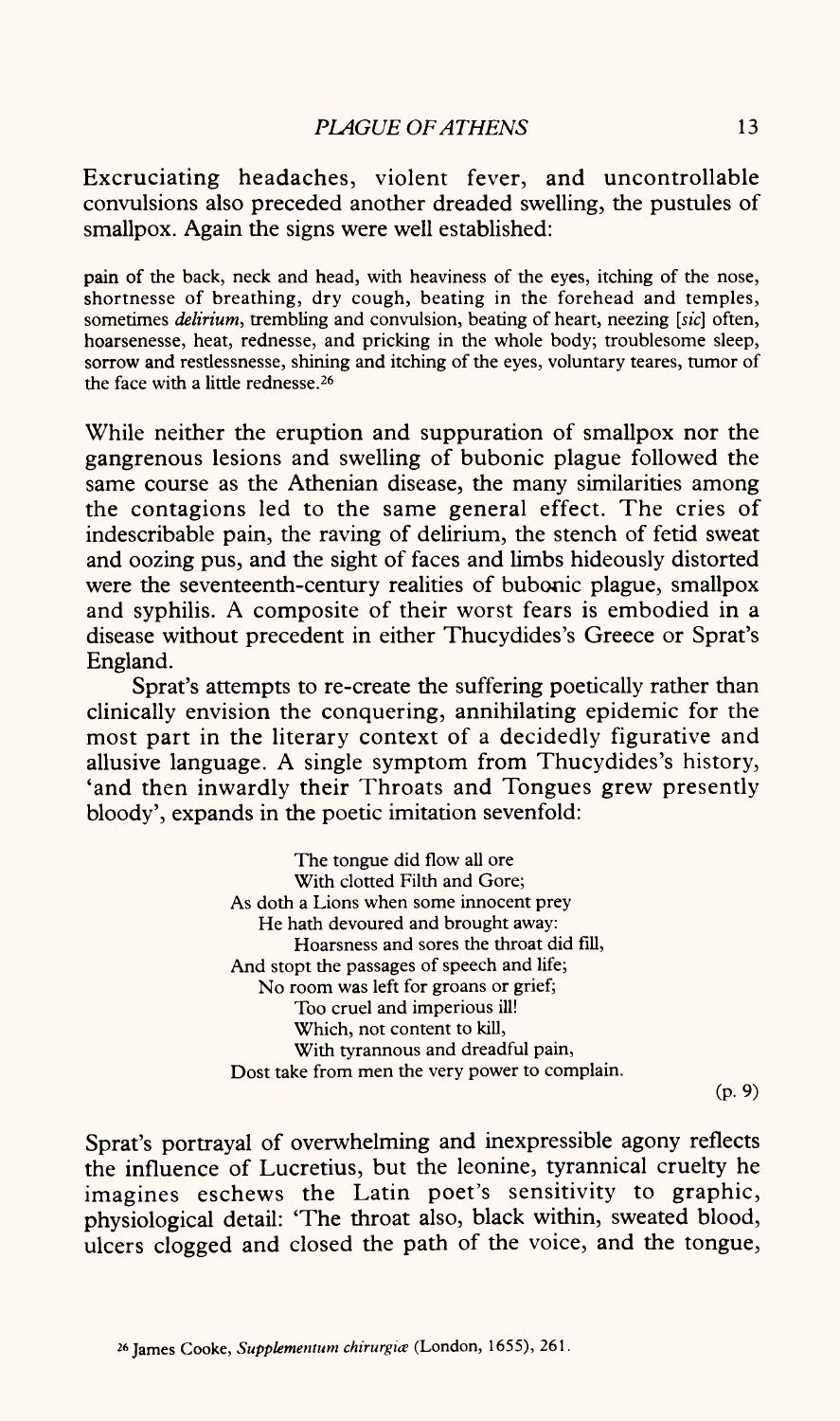mind's interpreter, oozed with blood, weakened by pain, heavy to move, rough to the touch'.<sup>27</sup> Lucretius sees in Thucydides's history the suffering of the individual, and he develops a moving portrait of insuperable pain. Sprat's poem never attempts to approximate the Lucretian description of the sunken eyes, hollow temples, drawn skin, and compressed nostrils, 'dank sweat streaming and shining over the neck, fine thin spittle, salt and yellow in colour'.28 Nor does his ode dwell on the suppurating sores and enervating diarrhea that waste away the body. Like so many other seventeenth-century poets who mute the clinical realities of disease, Sprat leaves much to the imagination. Figurative language rather than physical detail sustains the portrait of a disease even more terrifying in its deliberate impreciseness. Sprat chooses, for example, to stress at length an unbearable thirst and heat; he says nothing about the 'ghastly shape' of themselves the hapless sufferers saw reflected in the waters to which they turned for unattainable relief. The unspeakable distortions and the feverish torment add to the nightmare of 'wandring and affrighted minds', their 'distemper'd fancies' possessed in the waking death by indescribable hellish visions of 'Unusual shapes, and images, / Dark pictures, and resemblances / Of things to come' (p. 13).

The horror of the plague is more specific in images of general contagion. At much greater length than either Thucydides or Lucretius, Sprat exploits the ironies of a plague-stricken world. His panoramic scene of death-strewn streets and market place evokes more than pathos:

> Here lies a mother and her child, The infant suck'd as yet, and smil'd, But strait by its own food was kill'd. There parents hugg'd their children last, Here parting lovers last embrac'd, But yet not parting neither, They both expir'd and went away together.

(p. 14)

Lucretius's image of parents and children lying together in death becomes in Sprat's re-creation an emblem of a world in which the fundamental bonds of life nurture death. The mourning friend dies before he can close the eyes of the departed, the father bequeaths death with the breath that names his son heir, servants follow their masters to the grave, and husband and wife remain one in death. Sprat considers neither Thucydides's observation that shame

*<sup>2</sup> "* Lucretius, *De rerum natura,* trans. W. H. D. Rouse, The Loeb Classical Library (London: William Heinemann Ltd., 1937), 525.

<sup>28</sup> Ibid., 529.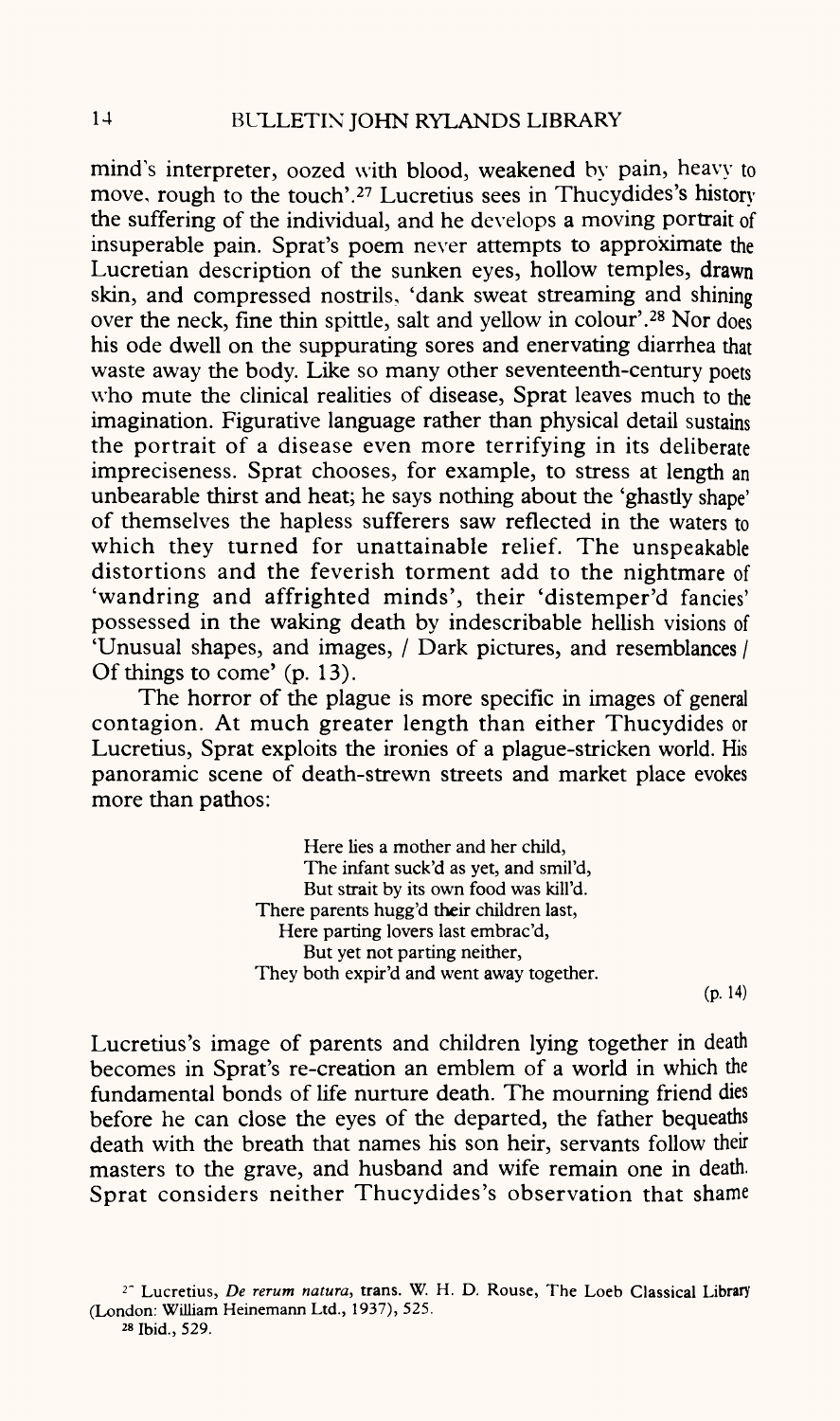prompted some principled people to risk their lives nor Lucretius's belief that an avenging disease punished those who would not risk their lives to help others. Nor does he, like Lucretius, suggest that people fleeing from the countryside brought much of the disease to Athens. His shears of fate cut individual threads as well as entire looms with little warning and no apparent pattern. Incomprehensibility intensifies the sense of ironic helplessness. Fate mocks the vitality of youth and the riches of commerce, severing lives of promise and fortune. Soldiers helplessly lift their mighty swords, and philosophers pointlessly search their learned books; priests fall on the temple altars, becoming their own sacrifices.

Death reigns supreme in the final scenes. The funeral pyres devour nobles and commoners alike and in the end leave indistinguishable ashes; 'all by death are equal made' (p. 23). Where Lucretius finds in the breakdown of the sacred burial rites a final image of a city turned against itself, Sprat sees the disruption as par<sup>t</sup> of a greater upheaval. Thucydides's account of the desperate disregard for divine and human laws moves Sprat to envision the chaos brought by the invading forces of hell. Virtuous Athenians who have survived the onslaught of plague grieve for the living condemned to an amoral society. Theirs is the cruelly ironic betrayal of those who assume suffering has an end: 'Here having felt one Hell, they thought there was no more' (p. 24).

The denial of certainty in the ode's final line suits both the Thucydidean and Pindaric spirit of the poem. More insistently than Lucretius's abrupt conclusion, Sprat's ending recognizes that the immediate plague of Athens is part of a larger strife, a battle in which victory is doubtful. The fate of the weakened city Thucydides describes later in his history confirms in the mutable reality an uncertainty Pindar also recognizes in his songs of victory. 'Pindar sees success', as Frank J. Nisetich observes in his fine translation, 'against the background of failure and death'.29 Amidst the triumphant strains of celebration can be heard a melancholy, even forboding note:

> His deeds of prowess let him pace the air, while he conceives plans sweeter to him than wealth.

<sup>29</sup> Frank J. Nisetich, Introduction, *Pindar's victory songs* (Baltimore: Johns Hopkins University Press, 1980), 24. Nisetich sees Pindar as heir to a traditional wisdom that recognizes 'Most happiness is foolish, most understanding unhappy' (24). Steven Shankman also finds 'Quintessentially Pindaric' an awareness of the insignificance and 'fleeting quality of human achievement' ('The Pindaric tradition and the quest for pure poetry', *Comparative Literature,* 40 [1988], 220). In *The poet's calling in the English ode* (New Haven: Yale University Press, 1980), Paul H. Fry considers an awareness of doubt and death characteristic of odes in general (8, 13).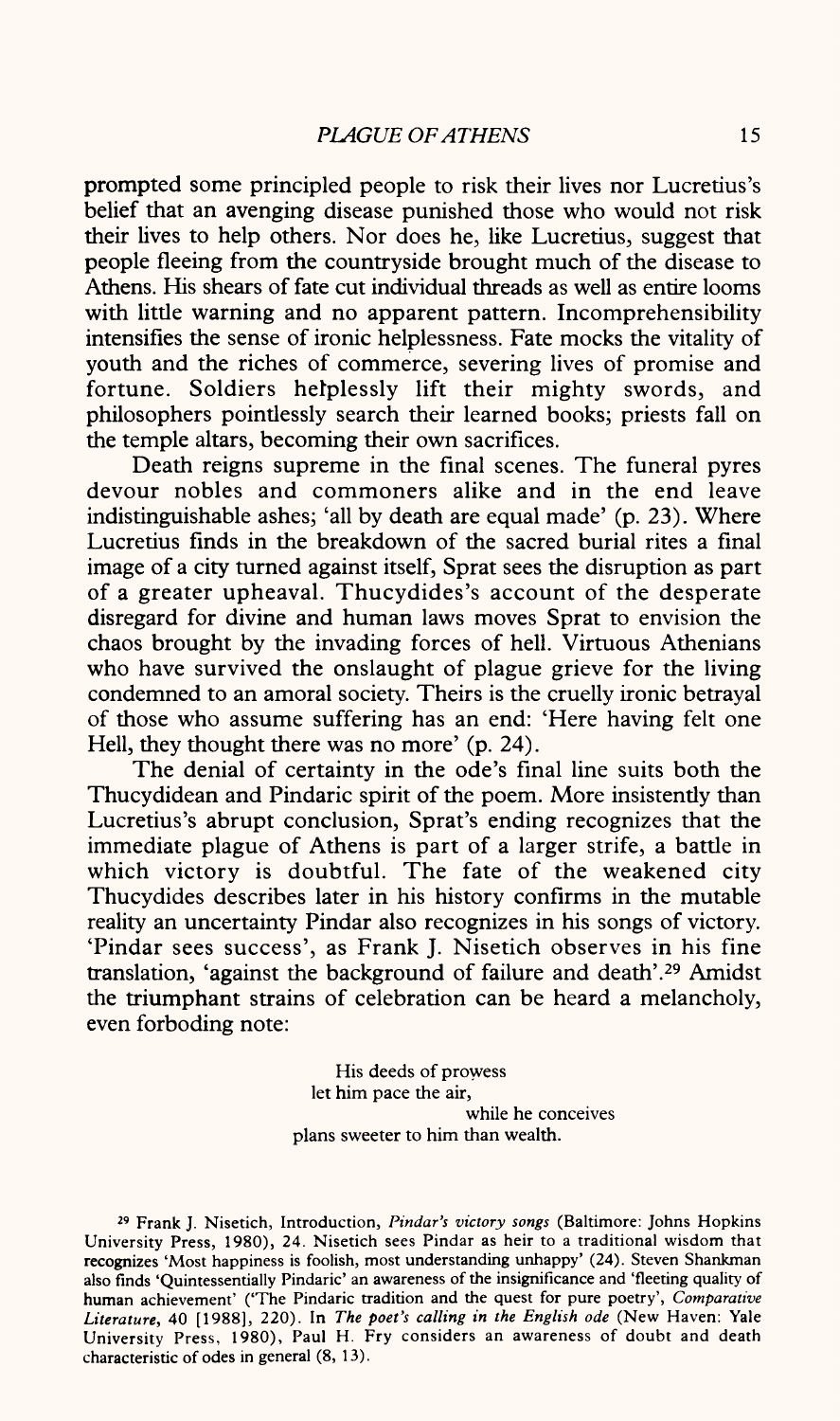But the delight of mortal men flowers, then flutters to the ground, shaken by a mere shift of thought.<sup>30</sup>

Cowley stresses this note in the Pindaric imitations that inspired Sprat's ode. An epigraph from Manilius, 'At birth our death is sealed', accentuates in the Pindaric poem 'Life' the mortality that qualifies all existence. 'Life and fame', 'The Extasie', and 'To the New Year' emphasize an insubstantiality and evanescence never far from the centre of Cowley's celebratory odes. 'To Mr. *Hobs'* assures this great Columbus of philosophy that time need not be his enemy, but 'Brutus' is much less confident in human joy. 'To Dr. *Scarborough'* praises the physician's war against time, only to conclude 'Let *Nature,* and let *Art* do what they please, / When all's done, *Life is an Incurable Disease'* (i. 200). All who would journey to a heavenly Canaan, the last of the odes reminds at great length, will not escape the bondage and suffering of this disease.

Sprat's Pindaric version of the episode from Thucydides develops a similar awareness of the disease that is life. Fundamental to his collocation of war and plague is an ironic, even paradoxical inversion that re-enforces the unsettling view of a besieged world. Military metaphors assault traditional expectations of order and certitude, inverting the normal relationship between life and death. Sources of life become causes of death, the sun breeding the dreaded miasma of plague, which grows in deadliness as it encounters greater resistance. The ironies are inescapable. The infected populace that formed the bulwark of Athenian civilization conquers the city only to have the plague paradoxically come to its defence and bar the invading Spartans. The body similarly turns against itself as life-giving lungs and heart spread the infection. Physicians abet the disease with their medicines, caregivers become the sources of disease, and 'even after death' contagious remains further attest that 'all are murderers here' (p. 15). The living who desperately turn against the institutions of society themselves become destructive instruments of plague, and in the ensuing chaos life is more grievous than death.

Nothing can avert the self-destruction. Sprat's Pindaric attempt to understand the historic plague in relation to the mythic world of the gods underscores the futility. 31 The goddess Minerva pleads

<sup>30</sup> Pindar, 'Pythian 8', in *Pindar's victory songs,* 205. See also Shankman, 'The Pindaric tradition', 221.

<sup>31</sup> D. S. Carne-Ross observes in *Pindar* (New Haven: Yale University Press, 1985) that Pindar uses myth 'to set the particular, nonrecurrent event' 'in relation to an event in the permanent, paradigmatic world of the gods and heroes which makes it understandable' (18).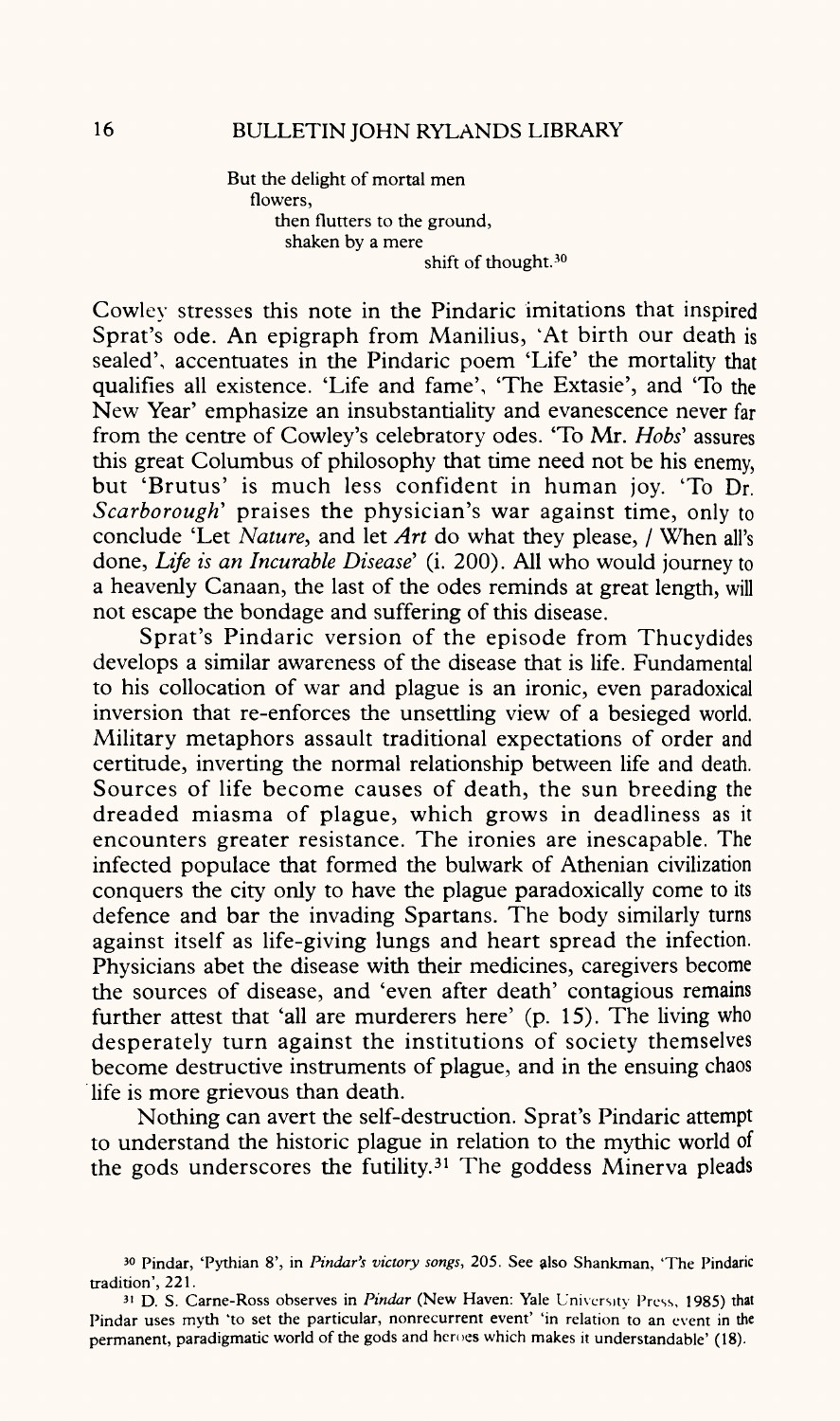vainly with Jove and the heavenly forces to save the city, but they remain mute and implacable, abandoning Athens without explanation. The speaker is.no more successful than Minerva when he beseeches the heavens, fate, and the plague itself. The apostrophes succeed only in re-enforcing the impassioned Pindaric stance of the poet who exhorts, 'Hold, Heavens! hold' and implores 'Draw back, draw back thy sword, O Fate'! The heavens do not respond, nor does fate heed the plea to lower its sword. The poet bound increasingly to the city he mourns as 'Unhappy *Athens'* can ultimately only beg fate to sate the ravenous appetite of plague elsewhere. The poem's final plea strikingly reveals the inability to comprehend much less affect the course of epidemic:

> But then kind Plague, thy conquests stop; Let Arts, and let the learned there escape, Upon *Minerva's* self commit no rape; Touch not the sacred throng, And let *Apollo's* Priests be like him young, Let him be healthful too, and strong. But ah! too ravenous Plague, whilst I Strive to keep off the misery, The learned too as fast as others round me die; They from corruption are not free, Are mortal though they give an immortality.

(pp. 20-21)

Temporal distinctions collapse and the plague gains new power as the speaker seems part of the world of the dead and dying. The affinity between the poet and the learned exists implicitly in their common failures. Neither the books of the learned nor the ode of the poet can 'keep off the misery'.

The absence of both physical cure and poetical healing reflects indeed Sprat's understanding of Thucydides's narrative. The Greek historian never proposed to set down either the physical causes or cures of the disease, which by its very nature remain in any case unknowable; he is interested primarily in providing future generations with some idea of its impact. Metaphysical questions of cause and effect are also no part of this concern. While Sprat, on the other hand, considers the forces of fate and the mythic world of gods, other than a single reference to the angel sent by God to protect the Hebrew's holy land, he too offers no divine or celestial perspective. Quite unlike Lucretius's adaptation, Sprat's imitation further resists any suggestion that a vengeful plague singled out for punishment selfish Athenians unwilling to aid the sick. No where in the ode is any seventeenth-century recognition of the biblical relationship between sin and sickness, divine wrath and human suffering. In the spirit of Thucydides, he demonstrates that the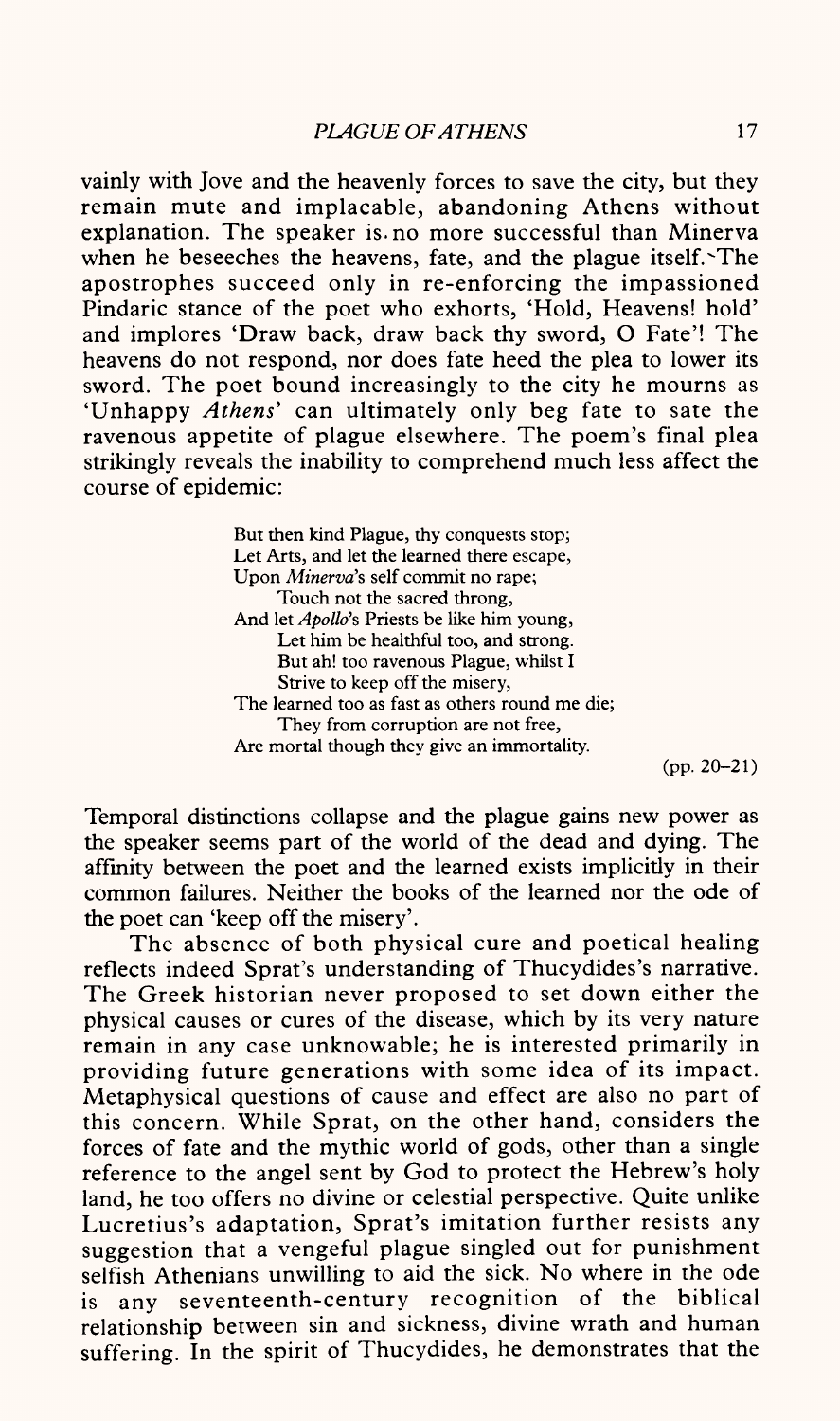forces of disease, like the forces of history, often defy rational comprehension. <sup>32</sup>

*The plague of Athens* is an imitation in the spirit that John Denham and Abraham Cowley advocated and John Dryden later valued. In the 1680 preface to *Ovid's Epistles,* Dryden distinguishes their liberal view of translation from metaphrase, 'turning an Authour word by word, and Line by Line', and paraphrase, where 'his words are not so strictly follow'd as his sense'. Their way of imitation, which Dryden believes Cowley achieved in his translation of Pindar, 'assumes the liberty not only to vary from the words and sence, but to forsake them both as he sees occasion'.<sup>33</sup> Though Dryden prefers a moderate course between the extremes, his understanding of their aims and his appreciation of Cowley's accomplishment significantly reflect the growing contemporary interest in translation, an interest that led to 'unusual diversity and experimentation'.<sup>34</sup> Among the various translations and imitations, which include Nahum Tate's adaptation of Girolamo Fracastoro's important Neolatin poem on syphilis, Sprat's poem on the plague undoubtedly also appealed to contemporaries because the imitation of Thucydides was an imitation as well of an increasingly fashionable Pindaric mode.

When William Congreve complained in 1706 that 'There is nothing more frequent among us, than a sort of Poems intituled Pindarique Odes', his essay on the Pindaric poem acknowledged the impact Cowley had on seventeenth-century poetry.<sup>35</sup> Many Restoration writers, including Congreve, were drawn to the freedom of the irregular stanza. 'Lax and lawless versification', Samuel Johnson later objected, 'so much concealed the deficiencies of the barren and flattered the laziness of the idle, that it immediately overspread our books of poetry'. 36 Elsewhere Johnson dismisses Sprat's contributions to the prevailing fashion, 'Nothing therefore but Pindarick liberty was to be expected'.37 This terse dismissal of Sprat, however, does not consider his earlier prominence as a poet. Though *The plague of Athens* may not develop the 'great comprehension of knowledge' and 'fertility of fancy' Johnson begrudgingly admires in Cowley's Pindarics, its wit is hardly

<sup>32</sup> In his essay 'The language of Thucydides's description of the plague', Parry concludes that 'the Plague offers the most violent challenge to the Periclean attempt to exert some kind of rational control over the historical process' (116).

<sup>33</sup> John Dryden, *Ovid's Epistles,* in *The works of John Dryden,* ed. Edward Niles Hooker et al., 20 vols (Berkeley and Los Angeles: University of California Press, 1956-89), i. 114.

<sup>34</sup> Judith Sloman, *Dryden: the poetics of translation* (Toronto: University of Toronto Press, 1985), 8.

<sup>35</sup> William Congreve, 'A discourse on the Pindarique Ode', in *Letters & documents,* ed. John C. Hodges (New York: Harcourt, Brace & World, Inc. 1964), 213.

<sup>3«</sup> Johnson, 'Cowley', i. 48.

<sup>37</sup> Johnson, 'Sprat', ii. 38.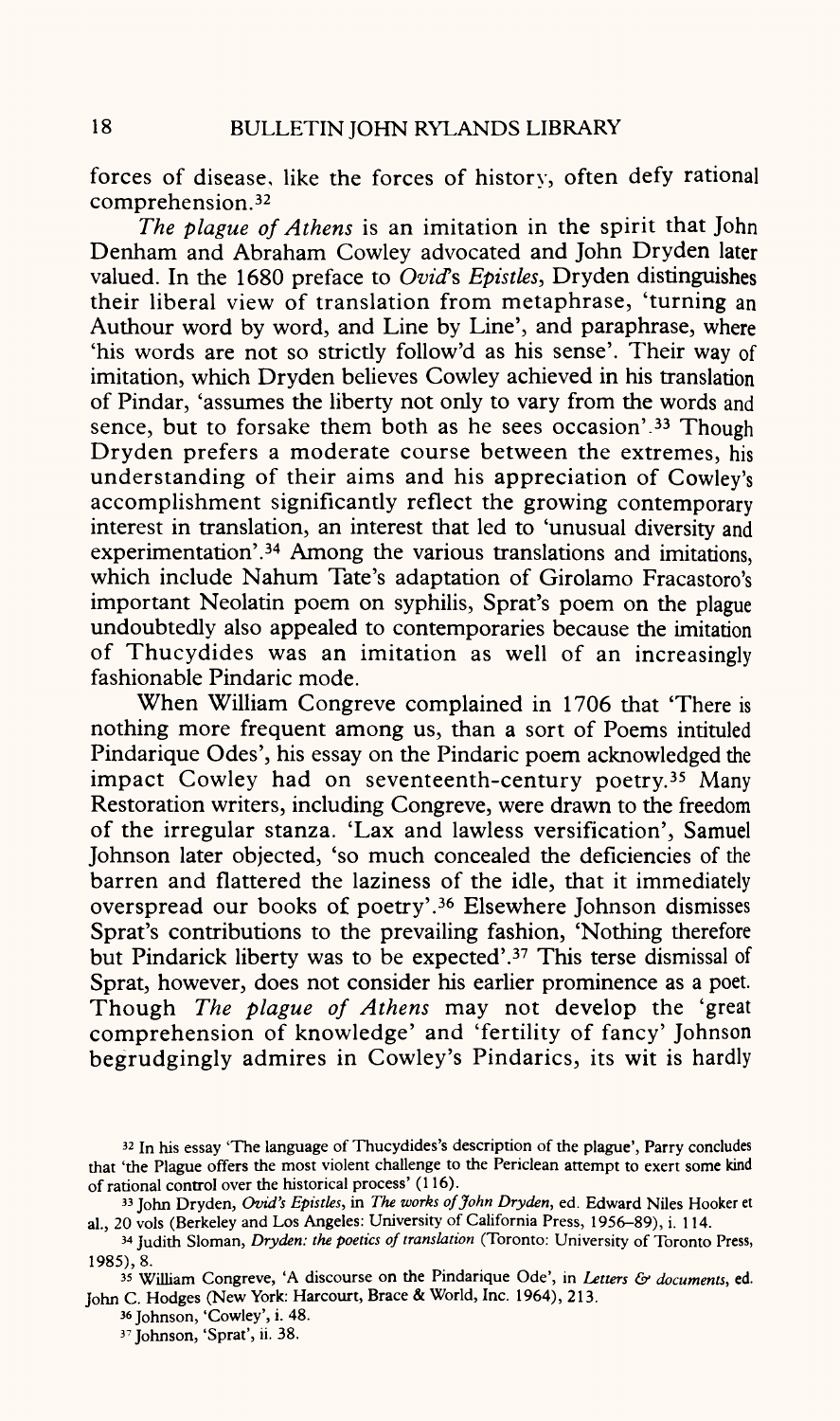negligible. Unable to soar, as he himself admits, on Pindaric wings, Sprat appreciates the affective force of an allusive, though sometimes strained fancy that luxuriates in the paradoxes and ironies of unsettling inversions. Given the freedom of the long, irregular stanzas, he also faithfully developed the spirit of Pindar as well as the other conventions basic to the seventeenth-century Pindarique.

The subject of the poem complements the Pindaric manner and contributed to the sustained contemporary interest in *The plague of Athens.* Despite Sprat's insistence that he was writing about 'an *Idea'* of something he had never experienced, the fears, isolation, and desolation he describes recall the suffering common in seventeenth-century narratives of the bubonic plague. The patterns of misery do not vary markedly in the often undistinguished and predictable occasional pieces written or sometimes reissued in response to the major visitations of 1603, 1625 and 1636, but the poems remained an important part of the century's growing plague literature. The most ambitious, George Wither's 20,000-line poem on the 1625 plague, sold thousands of copies; 38 other poetic narratives and meditations were more limited in design. Among these the reissuance of Sprat's poem in 1665 and 1667 offered through the imitation of the past an idea of the present suffering. As the memories and fears of the bubonic plague grew less intense and smallpox became more prominent in the Bills of Mortality, the further editions of 1676, 1683, 1688 and 1703 recalled in the unknown malady not unlike smallpox the acute understanding of disease as an invasive force. At the same time the three editions of Tate's translation *Syphilis', or, A poetical history of the French disease*  and the seven editions of Gabriel Harvey's medical tract *Little Venus unmask'd* suggest the relevance of Sprat's poem to the growing concern with venereal disease. A Restoration world increasingly sensitive to medical needs and remedies was moreover still deeply rooted in traditional seventeenth-century uncertainty and mutability. For them the disease inseparable in Thucydides's history from war appeared above all a metaphor for life.

Before Sprat's death in 1713, the poem was reissued in a 1709 edition and in the author's collected poems of 1712; no other separate publication of *The plague of Athens* was ever printed. The 1723 *Poetical register* still recognized Sprat as a 'celebrated Poet',39 and Samuel Johnson later included a brief entry on the author in

<sup>38</sup> Wither, who later responded to the 1665 plague with the 1000-line poem, *A memorandum to London,* claimed to have sold 24,000 copies of the earlier work *Britain's remembrancer* (Allan Pritchard, 'George Wither: the poet as prophet', *Studies in Philology,* 59 [1962], 228 n. 31).

<sup>39</sup> See above note 2.